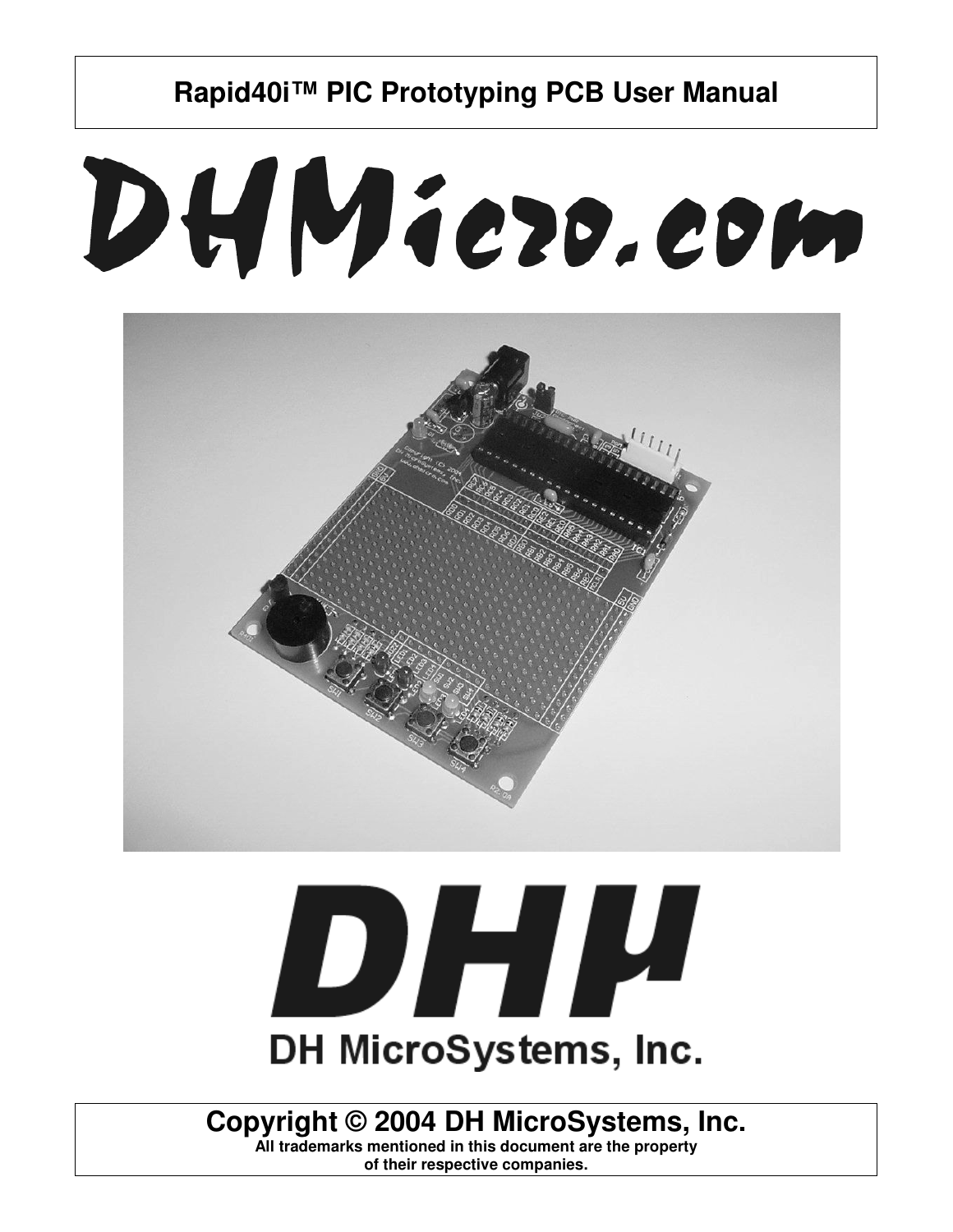## **Description**

This is a PCB designed to facilitate the rapid prototyping of a device based on a 40 pin Microchip PIC microcontroller.

To allow users to focus on their application, we take care of key housekeeping tasks associated with a microcontroller-based device. To this end, our PCB features several power supply options, a 40 pin footprint for the microcontroller, and several oscillator options. This board also supports in-circuit programming with a dedicated ICSP header.

Users can construct their application circuit in our generous a generous prototyping area with space available for several IC's and /or numerous discrete components.

To further simplify the construction of prototype PIC devices, on the end of the PCB opposite from the microcontroller and power supply we have provided several common I/O components. There are 4 push buttons, 4 LEDs, and a buzzer that can be configured for use with the prototype application.

This board is constructed as a 2-layer throughhole board with clearly marked components on its silkscreen layer, and ample space between components so population of the board can be done by anyone with basic soldering skills.

### **Additional Resources**

Numerous sources of information are available for both beginning and advanced users.

Microchip Technology Inc. manufactures the PIC microcontroller line. Their website can be found at **www.microchip.com**. It contains datasheets for all of their microcontrollers, app-notes, and code samples for a variety of applications.

Another excellent on-line resource for Microchip PIC development is the Piclist at **www.piclist.com**. It contains project info, code examples, and links to PIC related sites.

Beginner users might also consider the books published by Square 1 Electronics. They can be found at **www.sq-1.com**.

This list is by no means comprehensive. Many other excellent websites and publications are available and this list is only intended as a starting point for the beginner.

## **Features**

#### **General:**

- Overall board dimensions 3.00" x 4.00".
- PCB is a 2-layer board with solder masks on both sides and a silk screen graphic.
- 26 x 14 pin prototyping area (364 pins total).
- Power and GND bus lines run the length of the prototyping area on both sides (not included in proto total pin count).
- All 33 microcontroller port pins and ~MCLR pin brought out to a clearly labeled strip along the top of the prototyping area.
- ICSP header.
- 4 corner mounting holes.

#### **Microprocessor:**

- Compatible with all MicroChip PIC 40 pin DIP packaged microprocessors.
- PIC16C64, 65, 662, 67, 74, 765, 77, 774, 620, PIC16F74, 77, 871, 874, 877, PIC18C442, 452,
	- PIC18F442, 452, 448, 458 (and others).

#### **Oscillator Options:**

- Crystal or ceramic resonator with external capacitors (DC-20MHz).
- Ceramic resonator with internal capacitors (DC-20MHz).
- RC oscillator.

#### **Power Supply Options:**

- Footprints provided for either TO-92 or TO-220 voltage regulators.
- Footprint provided for DC power receptacle.

#### Power-on LED.

**User I/O Options:**

#### 4 push buttons.

- 4 LEDs.
- Piezo buzzer.

### **Requirements**

In order to assemble and use this board, a user needs to have basic electronic tools and some skill in their usage, and an 40 pin PIC microcontroller and the tools required to write code and program the executable file onto the controller. Additionally, if this board was purchased as a bare PCB, then a number of discrete components are also required to stock it.

**Copyright © 2004 DH MicroSystems, Inc. All trademarks mentioned in this document are the property of their respective companies.**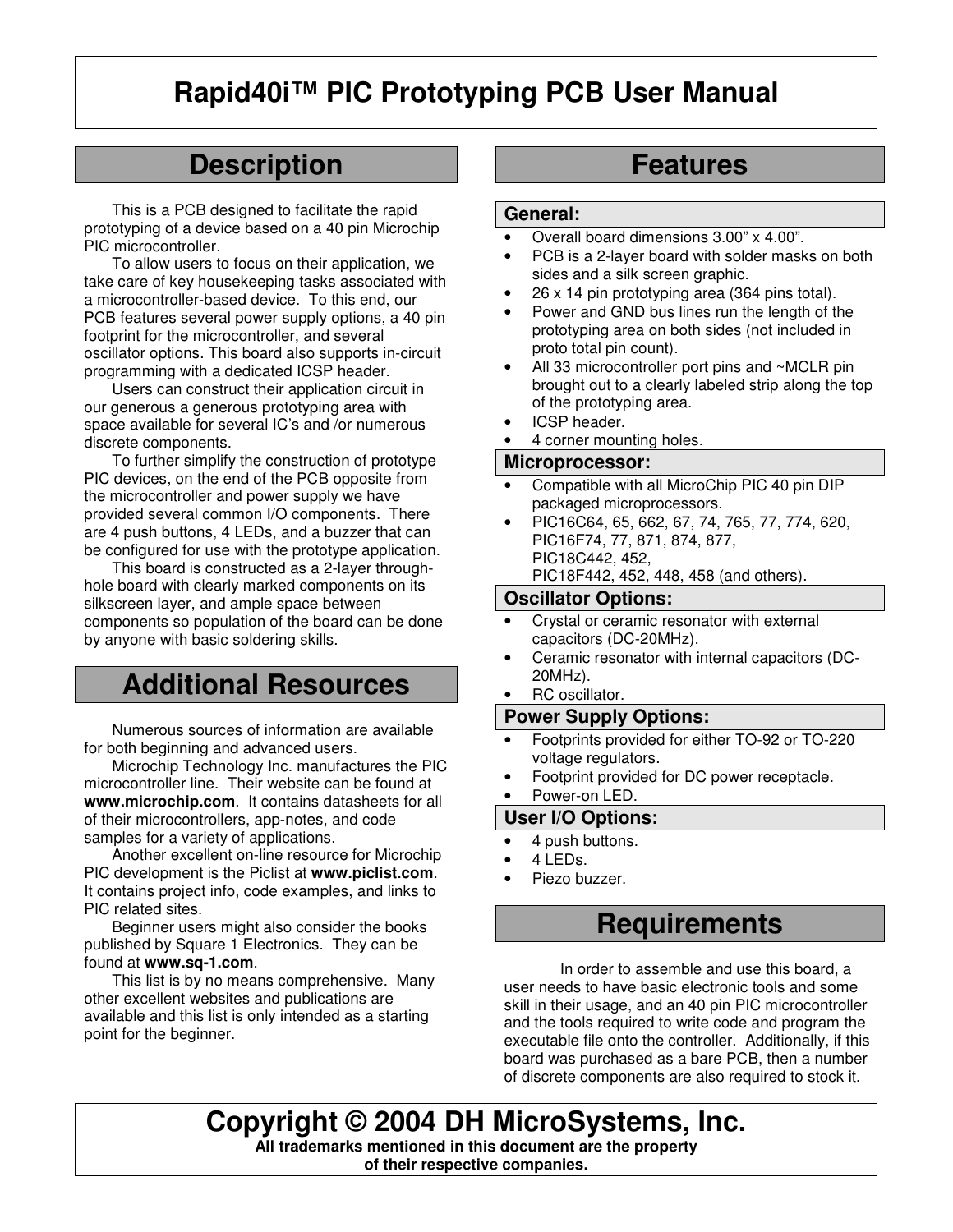## **Board Schematic**



## **Construction**

#### **Partlist:**

If you purchased this as a kit, then it included the following components:

- Printed circuit board
- IC1-40 pin socket
- X1-4MHz ceramic resonator
- VREG1-78L05 voltage regulator (TO-92)
- DC power receptacle
- JU1-ICSP header
- JU2-Jumper block with shorting jumper
- C1-47uF electrolytic capacitor
- C2, C4, C5,C8, & C9-0.1uF capacitors
- R1-470 Ohm, 1/8W, resistor
- R3-10k Ohm, 1/8W, resistor
- D1-Green LED
- D2-1N4148 diode

**Copyright © 2004 DH MicroSystems, Inc.**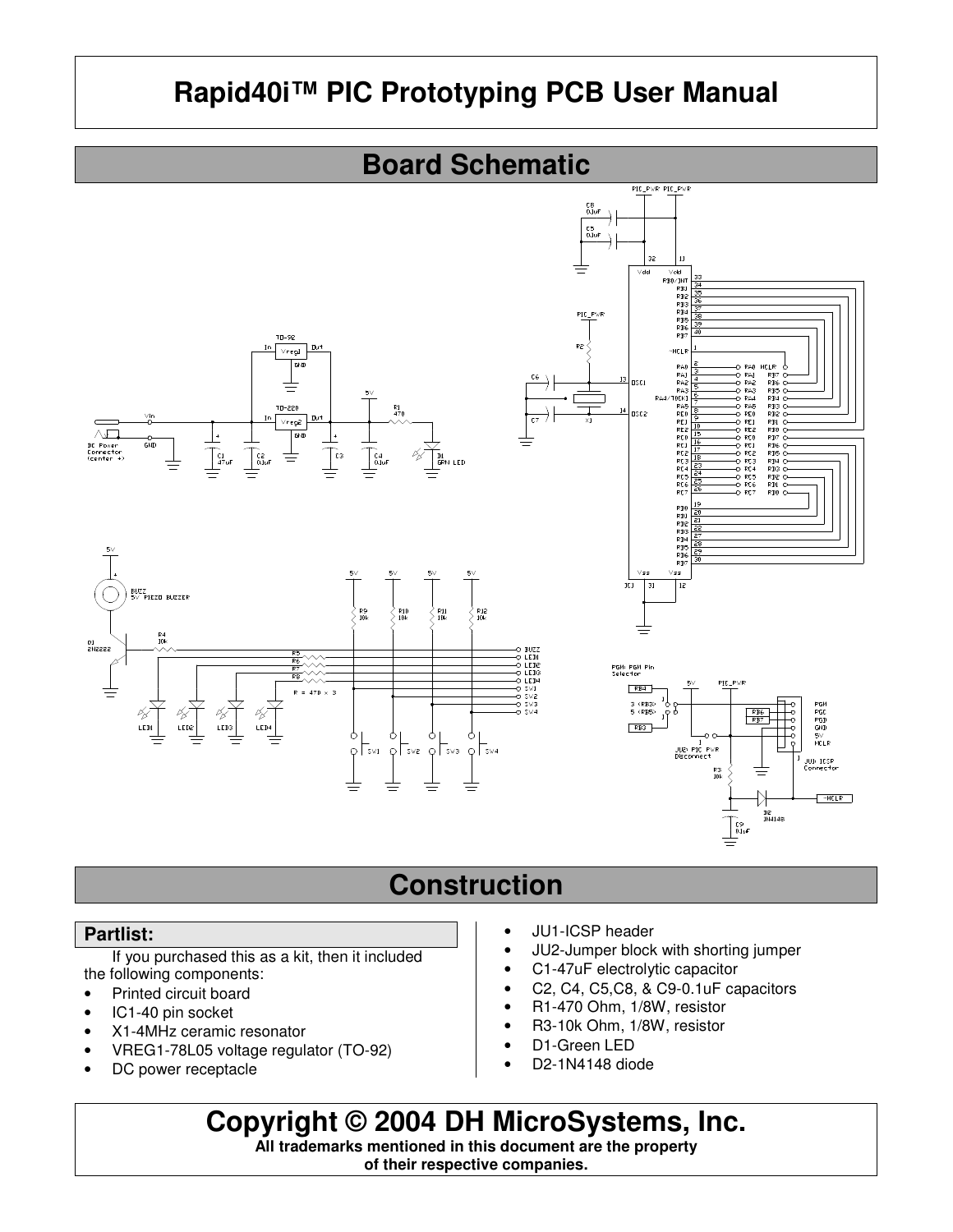## **Construction (Cont.)**

#### **Partlist (Cont.):**

If it was purchased as a kit including parts to complete the user I/O circuitry then it also included:

- SW1 SW4-tactile push-button switches
- LED1 LED2-red  $(x2)$  and yellow  $(x2)$  LEDs
- BUZZ-5V piezo buzzer
- Q1-2N2222 (TO-92) NPN transistor
- R4, & R9 R12-10k Ohm, 1/8W, resistors
- R5 R8-470 Ohm, 1/8W, resistors

Note: parts are *not* provided to fill all PCB footprints. The user should stock the board appropriately according to the requirements of any particular design (see construction options discussed on the below).

#### **Microcontroller Options:**

This board will support any 40 pin DIP packaged Microchip PIC microcontroller. The pin descriptions depicted in the schematic on the previous page and on our PCBs represent only basic port definitions for each pin. Refer to the Microchip datasheet for all the features and alternate pin definitions for the microcontroller that you select for use.

 R3, C8, and D2 are attached to the ~MCLR pin (D2 is added for ICSP compatibility). These components can be omitted and a new reset circuit can be constructed in the prototyping area per instructions found in the Microchip datasheet for your microcontroller.

#### **ICSP:**

 Note: refer to Microchip datasheets and appnotes for information on the isolation of ICSP related pins.

 ICSP signals are available on JU1 (refer to the schematic for pin signal assignments). Depending on what PIC is selected for use the **PGM** pin may be RB3 or RB5; to configure for either short *either* (not both) position **3** or **5** on the jumper labeled **PGM** with a short length of component lead left over from the construction of this board. Refer to the Microchip datasheet for the PIC you select for the assignment of the PGM pin.

 JU2 isolates the PIC from the boards power supply; it should be disconnected when the

prototyping board is attached to an ICSP programmer. This jumper eliminates the possibility of excessive loading of the ICSP programmer by other board components or by the users application circuitry. Re-jumper JU2 when the ICSP programmer is disconnected and the board is to be powered via the onboard power supply.

 If you are not planning on using an ICSP programmer JU1 can be omitted, JU2 can just be permanently shorted with a bit of component lead, and D2 can be replaced with another bit of component lead.

#### **Oscillator Options:**

 Several oscillator options are available with this board: ceramic resonator, crystal oscillator, and RC oscillator (kits ship with a 4MHZ ceramic resonator). Pertinent oscillator parts are R2, C6, C7, and X1. Select these components per instructions found in Microchip datasheets for the microcontroller that you select for use.

#### **Power Supply Options:**

 This board will support several different voltage regulators in both TO-92 and TO-220 packages (kits ship with a TO-92 78L05) Note: install only one voltage regulator when assembling your board.

 Keep in mind the current requirements of your circuitry plus the microcontroller when you are selecting an appropriate voltage regulator.

 Depending on the requirements for the regulator you select, C1, C2, C3, and C4 may or may not be required and their values will vary. Refer to the manufacturers datasheet for your regulator you select for recommendations.

 A wall adapter can provide power when the DC power receptacle is installed. A 2.1mm ID, 5MM OD DC power plug with a positive center conductor is required. A bench supply can also be used; in this case omit the power receptacle and solder in red and black wires to the pins labeled **Vin** and GND respectively. Voltage should be 7.5-12VDC.

 A power-on LED may be installed by stocking R1 and D1 (a green LED).

## **Copyright © 2004 DH MicroSystems, Inc.**